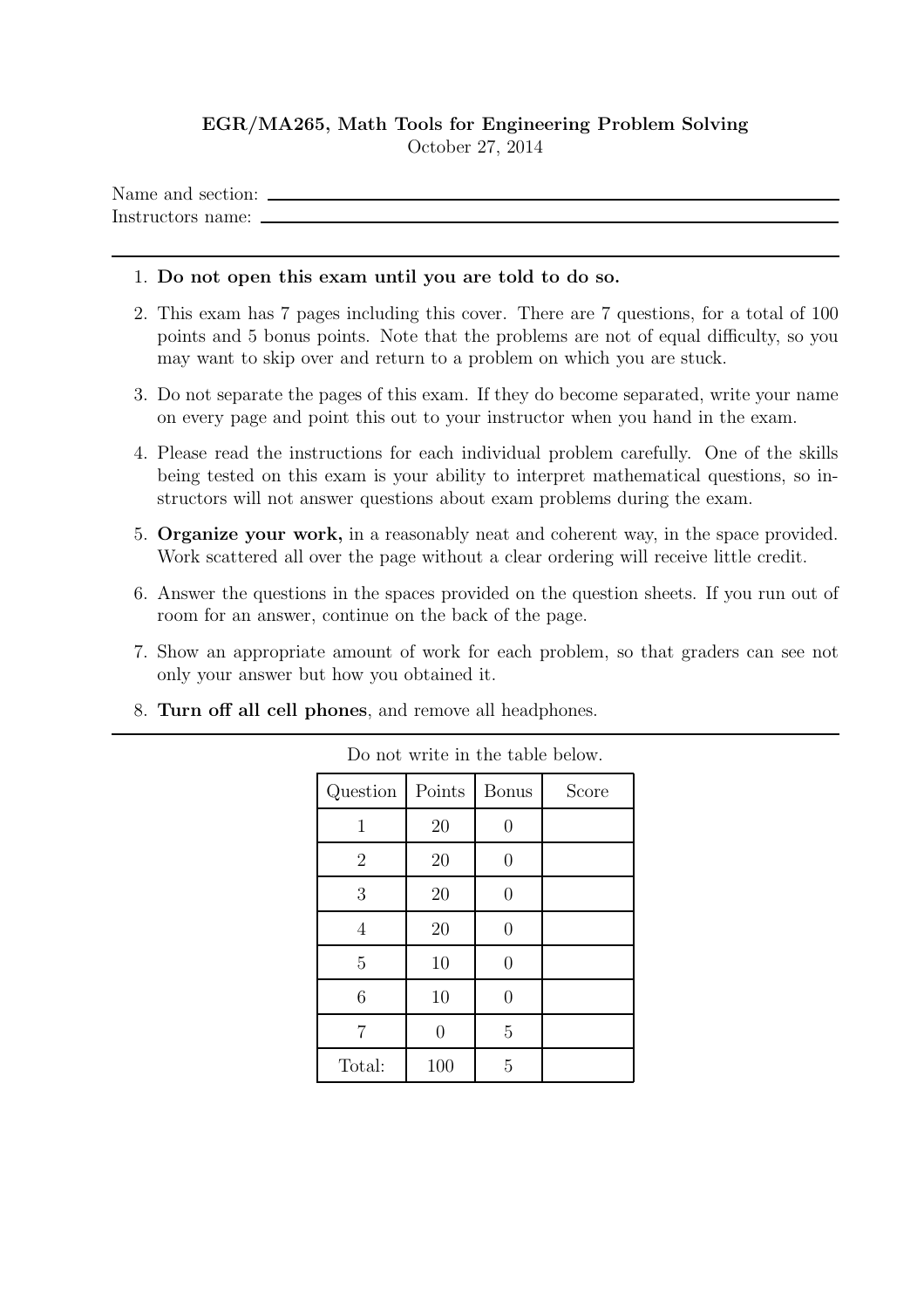1. [20 points] Find the general solution of

$$
y'' - y' - 6y = x.
$$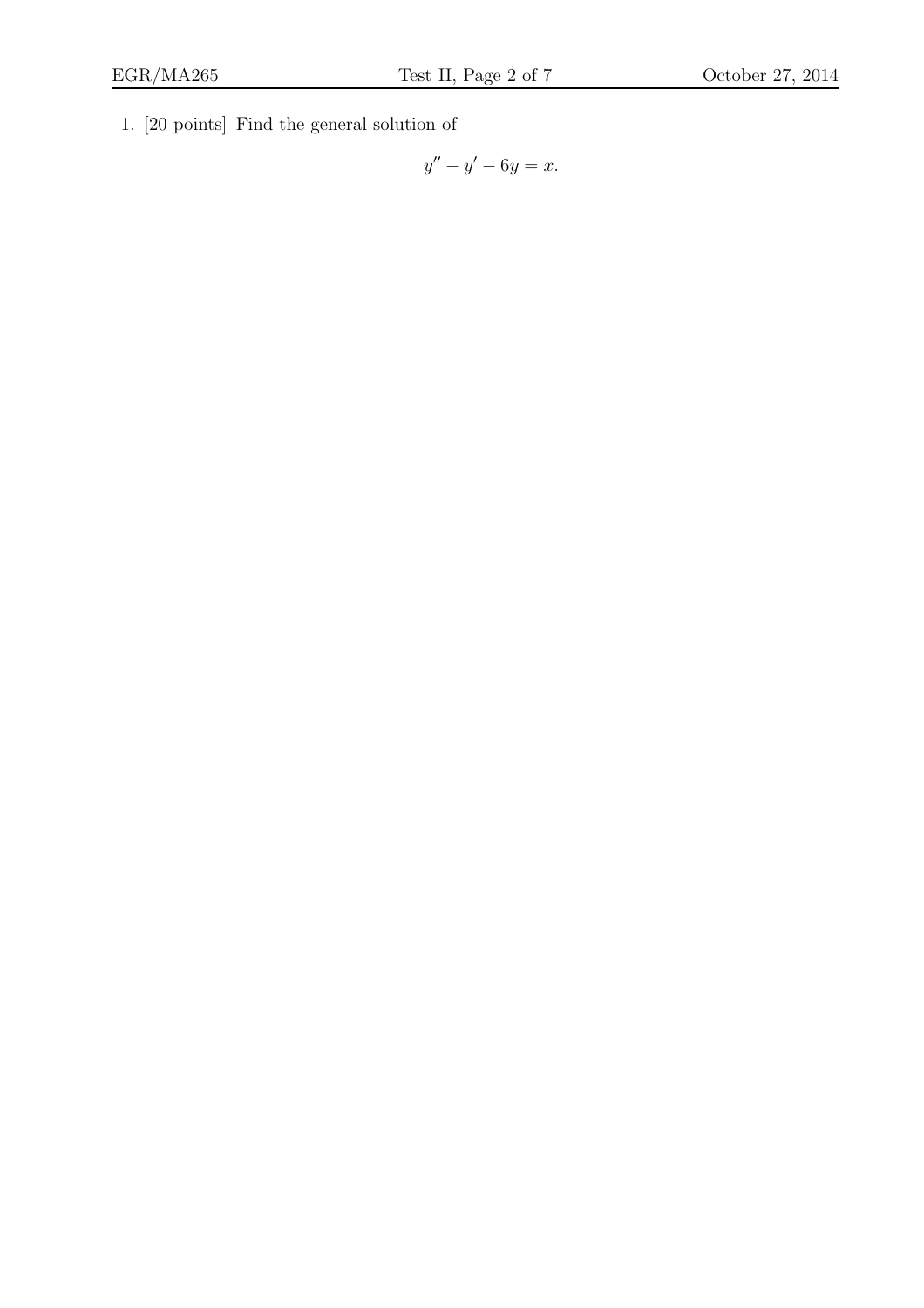2. [20 points] Solve the initial value problem

$$
y'' - 4y' + 5y = 0, \quad y(0) = 1, \quad y'(0) = -2.
$$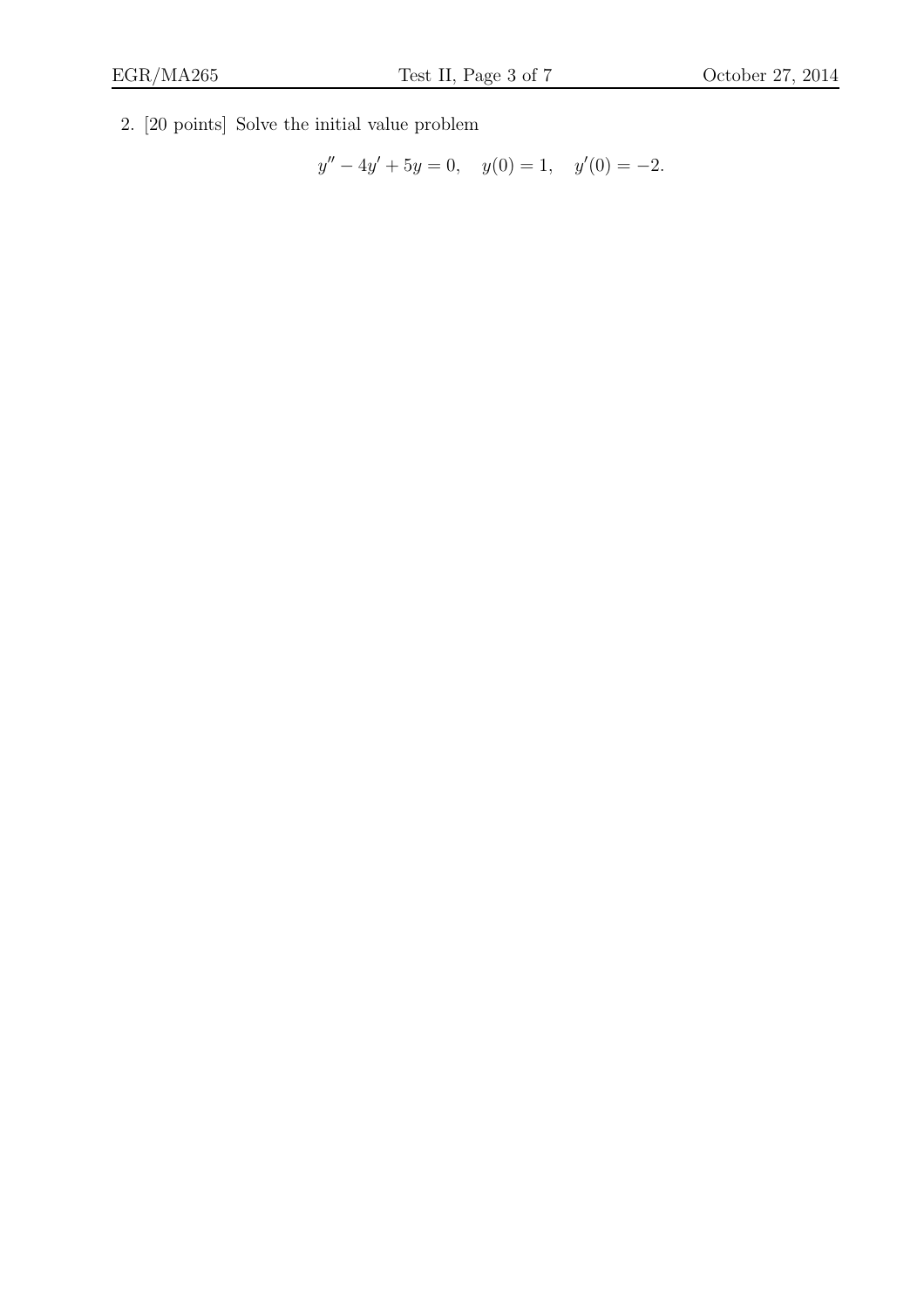3. [20 points] Find the general solution of

$$
4y'' + 4y' + y = 25e^{2x}.
$$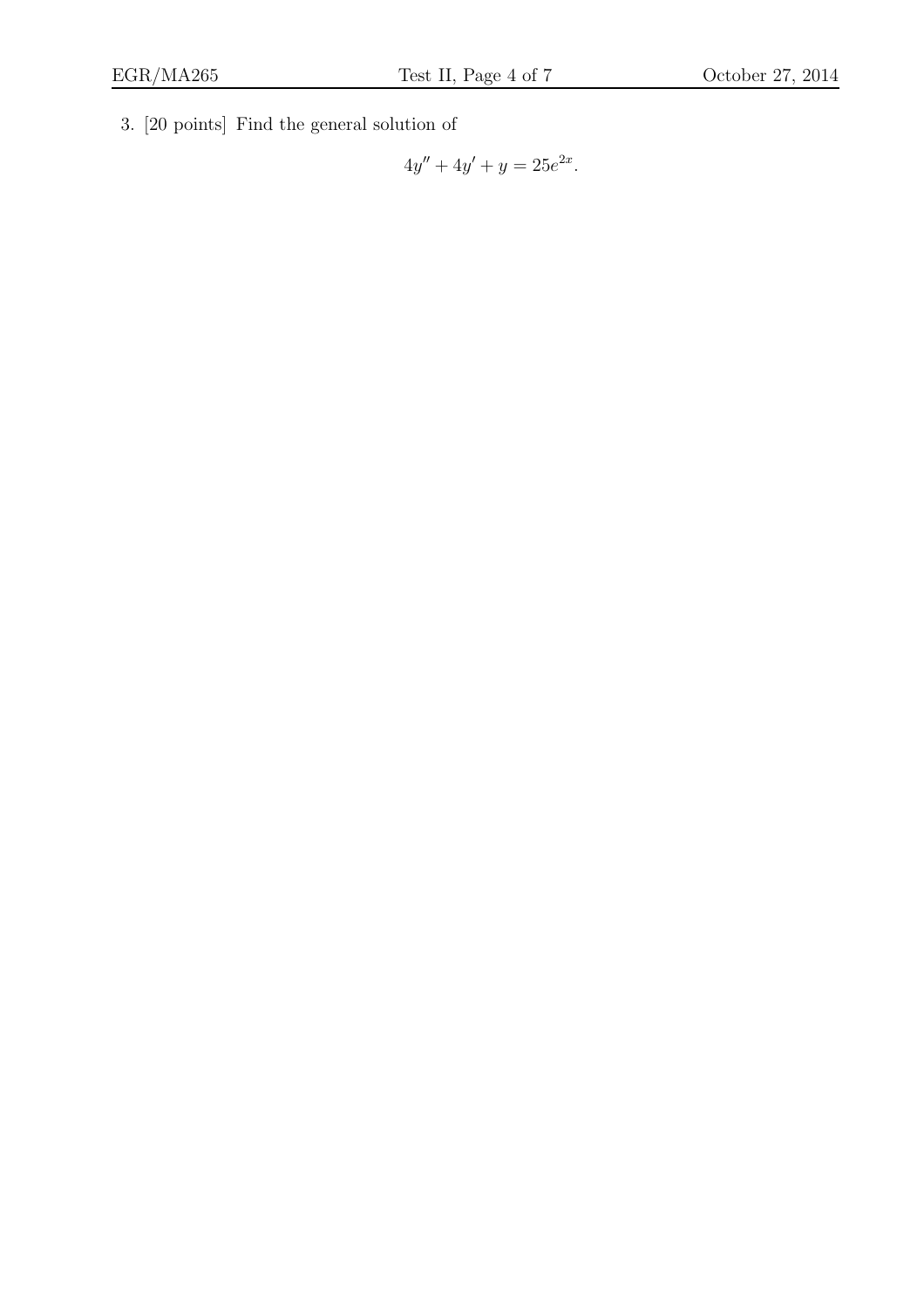- 4. [20 points] A mass of 10 kilograms stretches an undamped spring by 70 centimeters. (Use the value  $g = 9.8 \text{m/sec}^2$  for this problem.)
	- (a) Find the value of the spring constant  $k$  using its correct metric unit.
	- (b) Find the angular frequency  $\omega$  of free oscillations of the spring/mass-system.
	- (c) Find the solution of motion if the mass is released from rest at a position 50 centimeters above the equilibrium position. Assume here that the positive  $x$ -direction is oriented downwards.
	- (d) Find the first positive time  $t > 0$  at which the weight passes through the equilibrium position.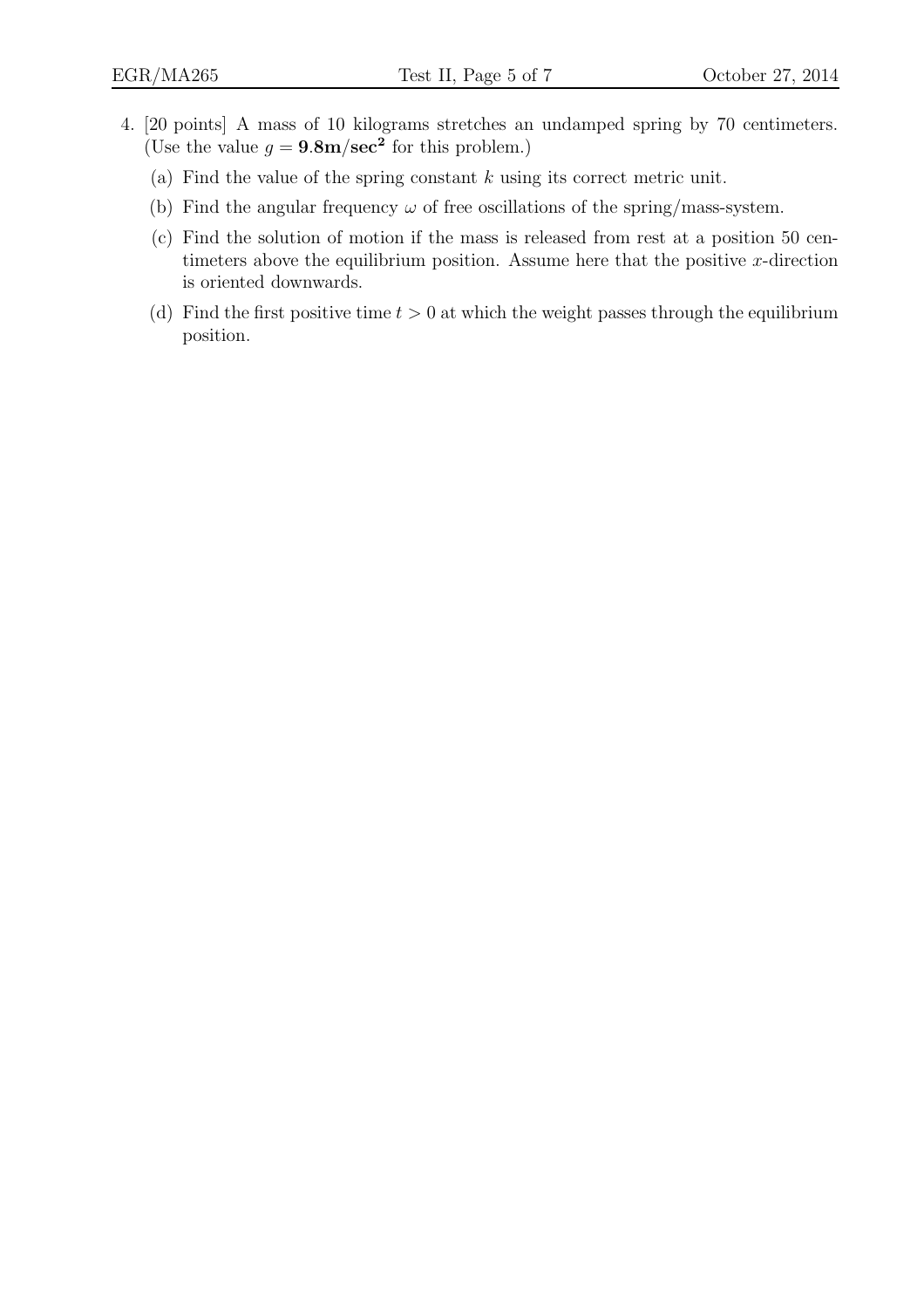5. [10 points] Suppose that a damping force is added to the spring-mass system in Problem 4 which is proportional to the instantaneous velocity with damping coefficient  $\beta = 40$ kg/sec. Does the resulting system become underdamped, critically damped, or overdamped? Justify your answer.

6. [10 points] Find the largest interval centered around  $x = 1$  in which the initial value problem  $\overline{1}$  $\overline{1}$ 

$$
y'' + \frac{1}{x - 2}y' + \frac{1}{x^2(x + 1)}y = e^x, \quad y(1) = 2, y'(1) = 3
$$

has a unique solution. Do not try to solve the DE! Use a theoretical justification instead.